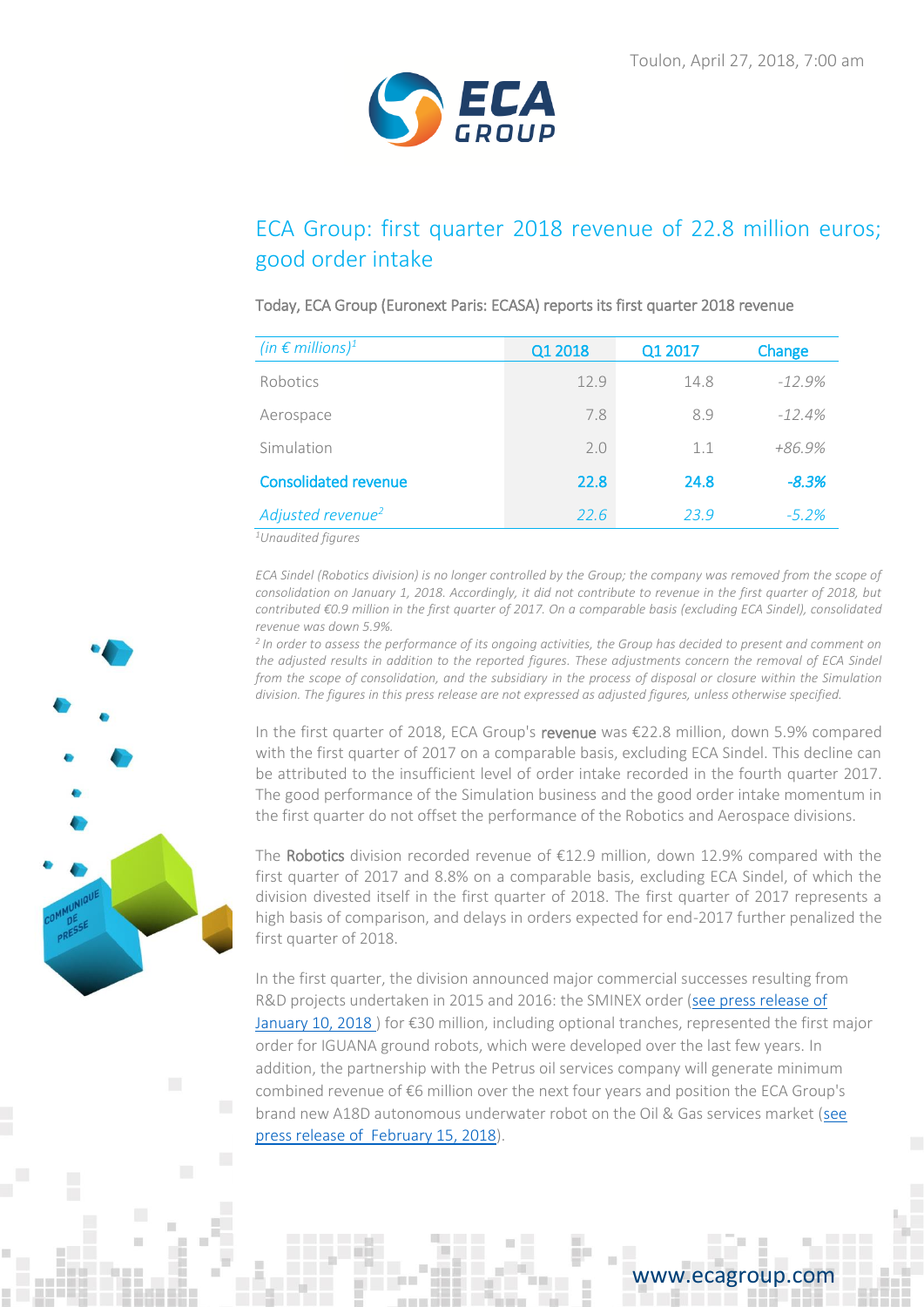

Lastly, three export contracts were announced in naval robotics for €12 million; they concern the supply of underwater mine counter measure (MCM) robots and surface ship automation systems enabling their transformation into unmanned surface vehicles [\(see press release of April 19, 2018\)](https://www.ecagroup.com/en/financial/eca-group-awarded-three-new-orders-totalling-over-eu12-million-field-naval-robotics). These successes confirm the trend of robot use in an increasing number of civil and military applications.

The Aerospace division recorded revenue of €7.8 million, down 12.4% compared with the first quarter of 2017, reflecting the end of aerospace programs in the assembly line activity, despite the strong performance of the embedded equipment activity.

Lastly, Simulation recorded growth of 86.9% compared with the first quarter of 2017, at €2.0 million, driven by the fulfillment of the second order for military vehicle driving simulators. The disposal or closure of the division's subsidiary, which had become non-strategic, is under way and should be finalized in the second quarter of 2018. Adjusted for the contribution of this subsidiary, the division's revenue was €1.8 million in the first quarter of 2018, versus €1.0 million for the same period last year.

### **Outlook**

At March 31, 2018, ECA's backlog was up 5.1% to €103 million, versus €98 million at December 31, 2017. Order taking during the quarter has doubled compared with the first quarter of 2017, due particularly to major orders placed in the Robotics division in the first quarter.

During the 2018 financial year, the ECA Group is expected to continue to grow as it markets products developed in recent years, and it expects to ramp up initiatives aimed at increasing its profitability, with an emphasis on improving operating efficiency and reducing costs. The Group thus aims to generate full-year savings of  $\epsilon 4$ million, as from 2019.

In this context, the ECA Group confirms its target of slightly higher revenue in 2018 compared with 2017, and of improved profitability.

## Next release

Publication of first semester 2018 revenue on Friday July 27, 2018 before the stock market opening.